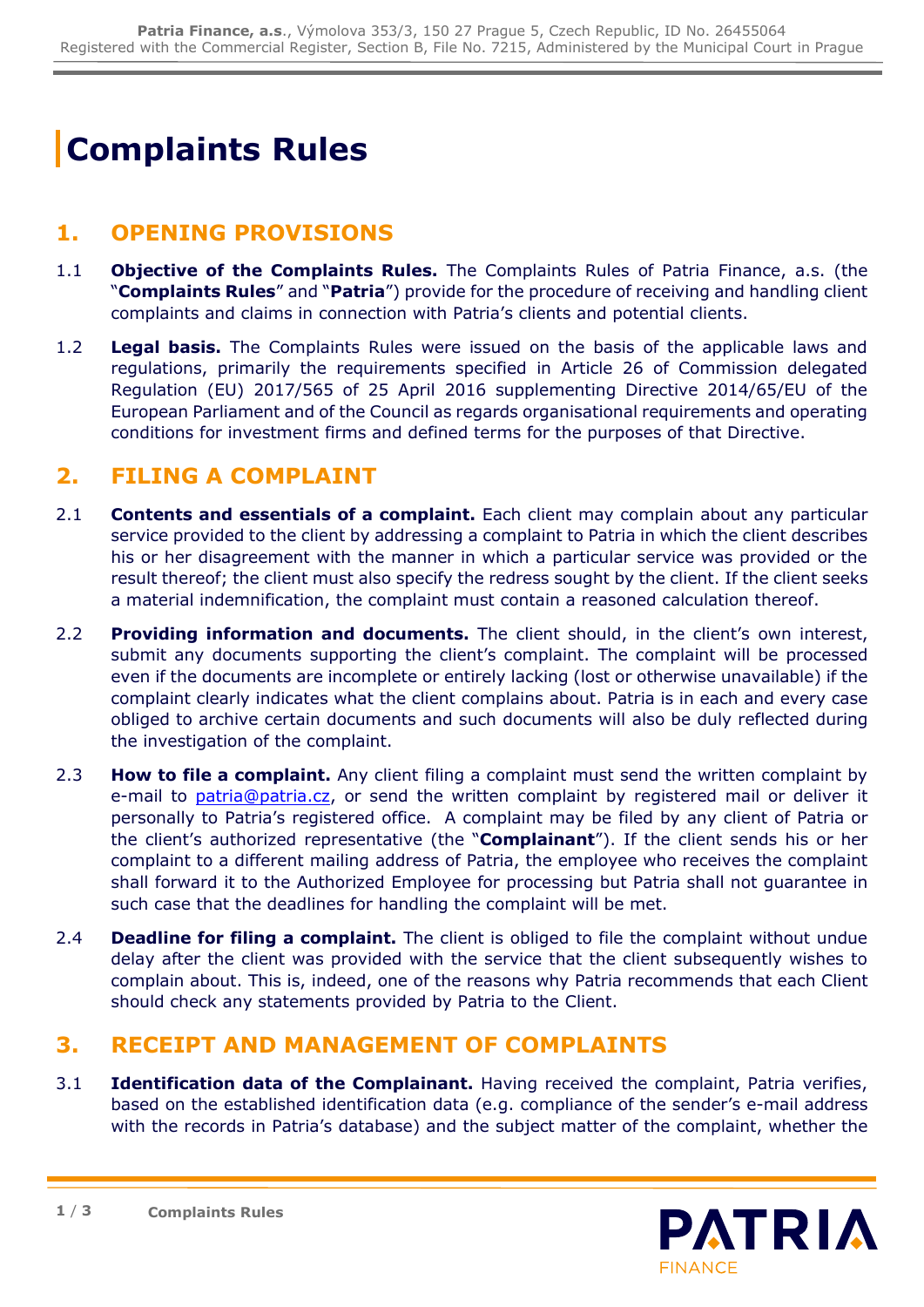Complainant is a person authorized to file the complaint. If the data in the written complaint are insufficient, the sender is asked to supply additional data or attend a personal meeting. Unless the Complainant's authorization to discuss the complaint is duly evidenced, Patria's employee postpones or refuses any discussion of the complaint. However, Patria's employee is obliged to inform the person filing the complaint accordingly, including any underlying reasons.

- 3.2 **Notice to a representative.** If the client requests that the result of any investigation regarding the complaint be communicated to the client's representative rather than the client themselves, the client is obliged to present Patria with a power of attorney authorizing the respective representative to receive the outcome of the complaint procedure. The client's signature on the power of attorney must be authenticated. The requirement of authentication shall be waived if the client's representative is an attorney (lawyer).
- 3.3 **Authorized Employee charged with the handling of the complaint.** After Patria receives the complaint, it shall be assigned to Patria's authorized employee from the Customer Care division (the "**Authorized Employee**") who is responsible for handling the complaint, with the mandatory assistance of any involved departments. The Authorized Employee is primarily obliged to adopt the following measures:
	- a) Provenly confirm to the Complainant that the complaint was received and inform the Complainant of the subsequent process of handling the complaint;
	- b) Contact the head of Patria's department which, according to Patria's Organigram, provided the service that the client complains about (the "**Relevant Department**") and the Compliance Division;
	- c) Check whether the complaint is legitimate based on the documents presented by the Complainant and Patria's own available information and in cooperation with the Relevant Department;
	- d) If the resolution of the complaint requires any external expert assessment outside the Relevant Department, especially any legal assessment, the Authorized Employee requests the assistance of Patria's Legal Division and Compliance Department,
	- e) Process and gather documents relating to the complaint and, if necessary, provide the Documents to the Relevant Department or any other department of Patria engaged in the handling of the complaint;
	- f) Inform the Complainant in writing how the complaint was resolved (acknowledgment and settlement of the complaint or grounds for dismissal of the complaint).

## **4. RESOLUTION OF A COMPLAINT**

4.1 **Legitimacy of a complaint.** Whether or not the complaint is legitimate shall be established after the complaint is examined according to the following articles of the Complaints Rules. A complaint is deemed legitimate if the particular service was not properly arranged for the Complainant due to a failure to observe any generally binding laws and regulations, contractual arrangements with the client, any relevant internal regulations of Patria or as a result of improper supply of any related services ordered by Patria from other institutions. Patria's assessment of damage and losses (if any) and the amount thereof shall be primarily based on the prices valid at the time when the defective performance was provided or immediately thereafter.